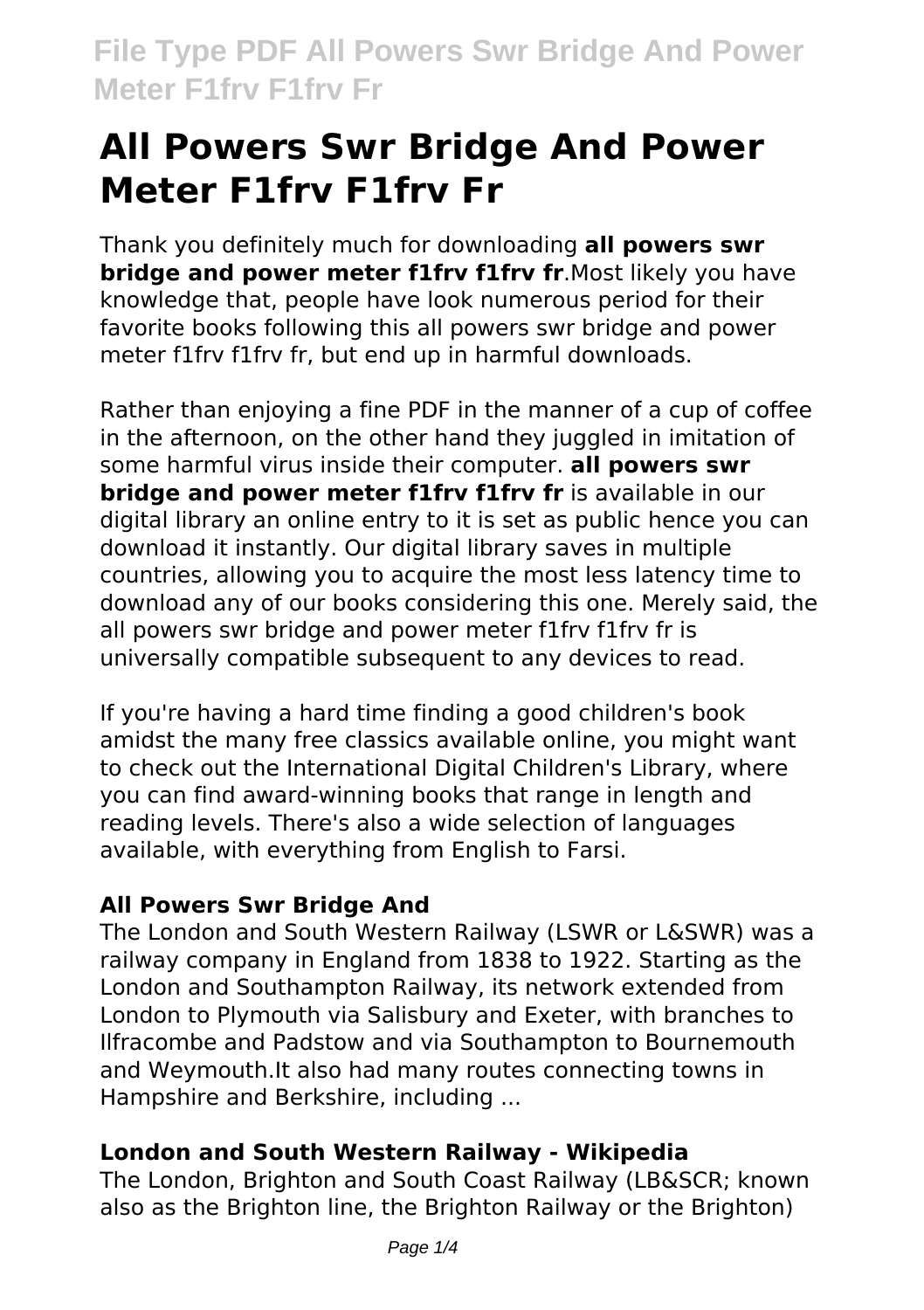# **File Type PDF All Powers Swr Bridge And Power Meter F1frv F1frv Fr**

was a railway company in the United Kingdom from 1846 to 1922.Its territory formed a rough triangle, with London at its apex, practically the whole coastline of Sussex as its base, and a large part of Surrey.It was bounded on its western side by the London and South ...

### **London, Brighton and South Coast Railway - Wikipedia**

The Collins 30L-1 Linear Amplifier has 1000 watts PEP power input on SSB and 1000 watts average on CW on all bands. It can be driven by the Collins 32S-3 Transmitter Collins KWM-2 or KWM-1 Transceiver, or most 70-100 watt exciters. Finished in the same attractive light gray as Collins' famous S/Line equipment and the KWM-2, the 30L-1 has all the controls conveniently accessible on the front ...

#### **30L-1 | Collinsradio**

Delegation of powers to CAO(C)s for Tender to Survey. 22.05.2017: 2013/W-I/Genl./O/30 Pt.II: Provision of fixed structure in New Line and Gauge Conversions and setting of Gate Lodges, Station Building etc. alongside the existing track. 12.05.2017: 2013/W-I/Genl./O/30 Pt.II : Provision of transition curve in New Line & Gauge Conversion: 12.05.2017

# **Ministry of Railways (Railway Board)**

Transfer of Non -Gazetted staff from one department to another department -Reiteration of instructions for delegation of powers to DRMs & Chief Workshop Managers. 13/2022: 05/01/2022: E(G) 2009 QR 1-2 Pt. Extension for retention of Railway accommodation at the previous place of posting in favour of SAG & above officers posted to NER, ECoR, SWR ...

#### **Railway Board Circulars For Railway Employees**

Shop by department, purchase cars, fashion apparel, collectibles, sporting goods, cameras, baby items, and everything else on eBay, the world's online marketplace

# **Shop by Category | eBay**

All Mail To: PO Box 265, Hurstville BC 1481 NSW: Contact Info. For Netstrata clients. General Emergencies: See the Emergencies page: Your Scheme: Please Login to see scheme specific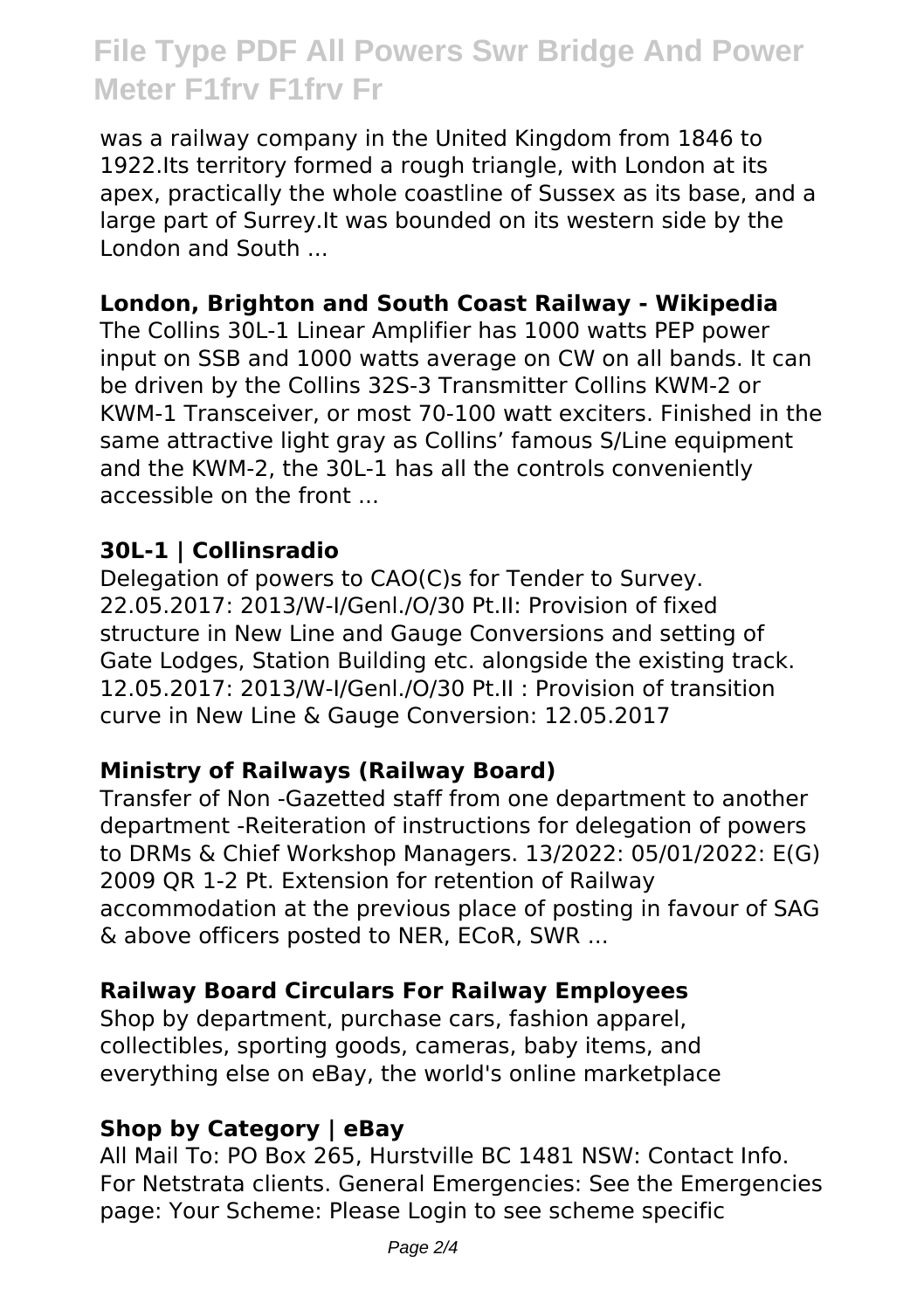# **File Type PDF All Powers Swr Bridge And Power Meter F1frv F1frv Fr**

contacts: Client Meeting Hours: 6PM to 9PM weekdays: Your Strata Manager: See this page for contact details: Our ABN: 31 064 030 324 : Office Locations. Sydney CBD (Sales) Level 26, 44 Market Street, Sydney NSW ...

### **Contact Us | Netstrata**

The staff from Contra has recently shared some bits of the recent progress done on their project. For those who are not familiar with it, Contra is a modification for Command & Conquer Generals: Zero Hour that redefines the experience of the game with new units, new graphics, and adds generals powers. It adds 3 new generals, it also improves the AI greatly and introduces super units, among ...

#### **Project Perfect Mod**

- flummox / redux / unstated / mobx / mobx-state-tree / xstate / apollo / apollo-link-state / swr / react-query / zustand / recoil / jotai And this is just within React, and off the top of my head. Then you add all the ECMAScript versions, browser feature churn, node.js, npm/yarn, immutability, classes, functional components, hooks, fiber, the list goes on and on.

#### **Why is front-end development so unstable? (2018) | Hacker News**

- flummox / redux / unstated / mobx / mobx-state-tree / xstate / apollo / apollo-link-state / swr / react-query / zustand / recoil / jotai. And this is just within React, and off the top of my head. Then you add all the ECMAScript versions, browser feature churn, node.js, npm/yarn, immutability, classes, functional components, hooks, fiber, the ...

#### **Why is front-end development so unstable? (2018) | Hacker News**

In this twin stick roguelite shooter, you play as one of the galactic mercenaries, explore a mysterious scientific complex and uncover the secret of the REPLIKATOR project.

Copyright code: [d41d8cd98f00b204e9800998ecf8427e.](/sitemap.xml)